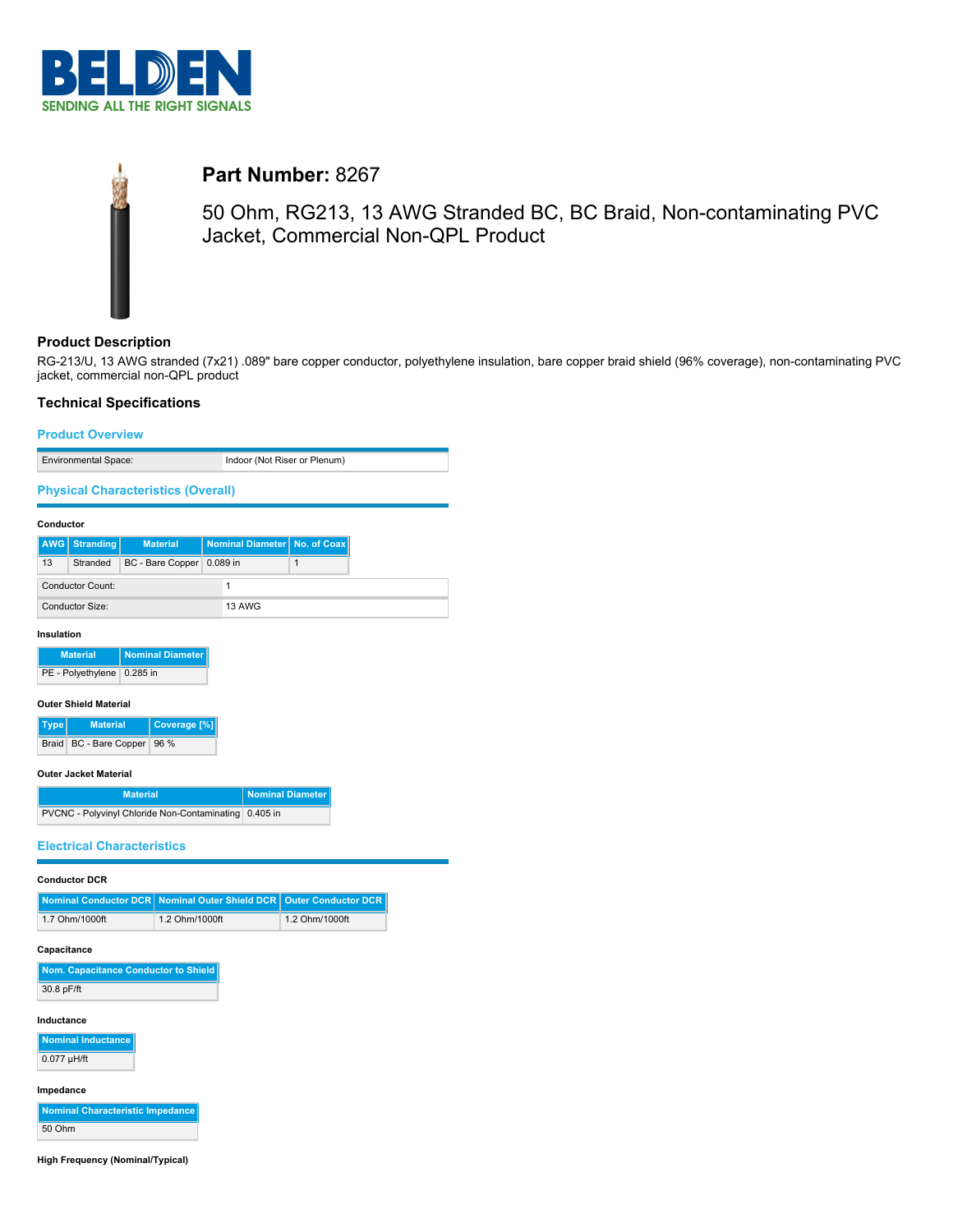|          | <b>Frequency [MHz] Nom. Insertion Loss</b> |
|----------|--------------------------------------------|
| 1 MHz    | $0.27$ dB/100ft                            |
| 10 MHz   | $0.55$ dB/100ft                            |
| 50 MHz   | 1.3 dB/100ft                               |
| 100 MHz  | 1.9 dB/100ft                               |
| 200 MHz  | 2 7 dB/100ft                               |
| 400 MHz  | 4.1 dB/100ft                               |
| 700 MHz  | 6.5 dB/100ft                               |
| 900 MHz  | 7.6 dB/100ft                               |
| 1000 MHz | 8.0 dB/100ft                               |
| 4000 MHz | 21.5 dB/100ft                              |

## **Delay**

|              | Nominal Delay   Nominal Velocity of Propagation (VP) [%] |
|--------------|----------------------------------------------------------|
| $1.54$ ns/ft | 66 %                                                     |

## **Power Rating**

|                | Frequency [MHz] Max. Power Rating [W] |
|----------------|---------------------------------------|
| 1 MHz          | 7.950 W                               |
| 10 MHz         | 2.761 W                               |
| 50 MHz         | 1.122 W                               |
| <b>100 MHz</b> | 748 W                                 |
| <b>200 MHz</b> | 494 W                                 |
| 400 MHz        | 326 W                                 |
| 700 MHz        | 235 W                                 |
| 900 MHz        | 205 W                                 |
| 1.000 MHz      | 194 W                                 |
| 4.000 MHz      | 110 W                                 |

## **Voltage**

| Non-UL Voltage Rating | <b>UL Description</b> | <b>UL Voltage Rating</b>                                             |
|-----------------------|-----------------------|----------------------------------------------------------------------|
|                       |                       | 3700 V RMS (MIL-Spec) UL AWM Style 1354 30 V RMS (UL AWM style 1354) |
|                       | <b>NEC</b>            | 300 V RMS                                                            |

## **Temperature Range**

| UL Temp Rating:       | 60°C (UL AWM Style 1354) |
|-----------------------|--------------------------|
| Operating Temp Range: | -40°C To +60°C           |

## **Mechanical Characteristics**

| UV Resistance:                   | Yes - Black only |
|----------------------------------|------------------|
| <b>Bulk Cable Weight:</b>        | 104 lbs/1000ft   |
| Max Recommended Pulling Tension: | 184 lbs          |
| Min Bend Radius/Minor Axis:      | 5 <sub>in</sub>  |

# **Standards**

| NEC/(UL) Specification:            | <b>CMX</b>                                  |
|------------------------------------|---------------------------------------------|
| CEC/C(UL) Specification:           | <b>CMX</b>                                  |
| UL AWM Style:                      | UL Style 1354 (30 V 60°C)                   |
| <b>CPR Euroclass:</b>              | Eca                                         |
| RG Type:                           | 213/U Type                                  |
| Military Specification:            | Commercial, non-QPL product (M17/163-00001) |
| <b>QPL (Qualified Parts List):</b> | No                                          |

# **Applicable Environmental and Other Programs**

| EU Directive 2000/53/EC (ELV):     | Yes                           |
|------------------------------------|-------------------------------|
| EU Directive 2003/96/EC (BFR):     | Yes                           |
| EU Directive 2011/65/EU (ROHS II): | Yes                           |
| EU Directive 2012/19/EU (WEEE):    | Yes                           |
| EU Directive 2015/863/EU:          | Yes                           |
| EU Directive Compliance:           | EU Directive 2003/11/EC (BFR) |